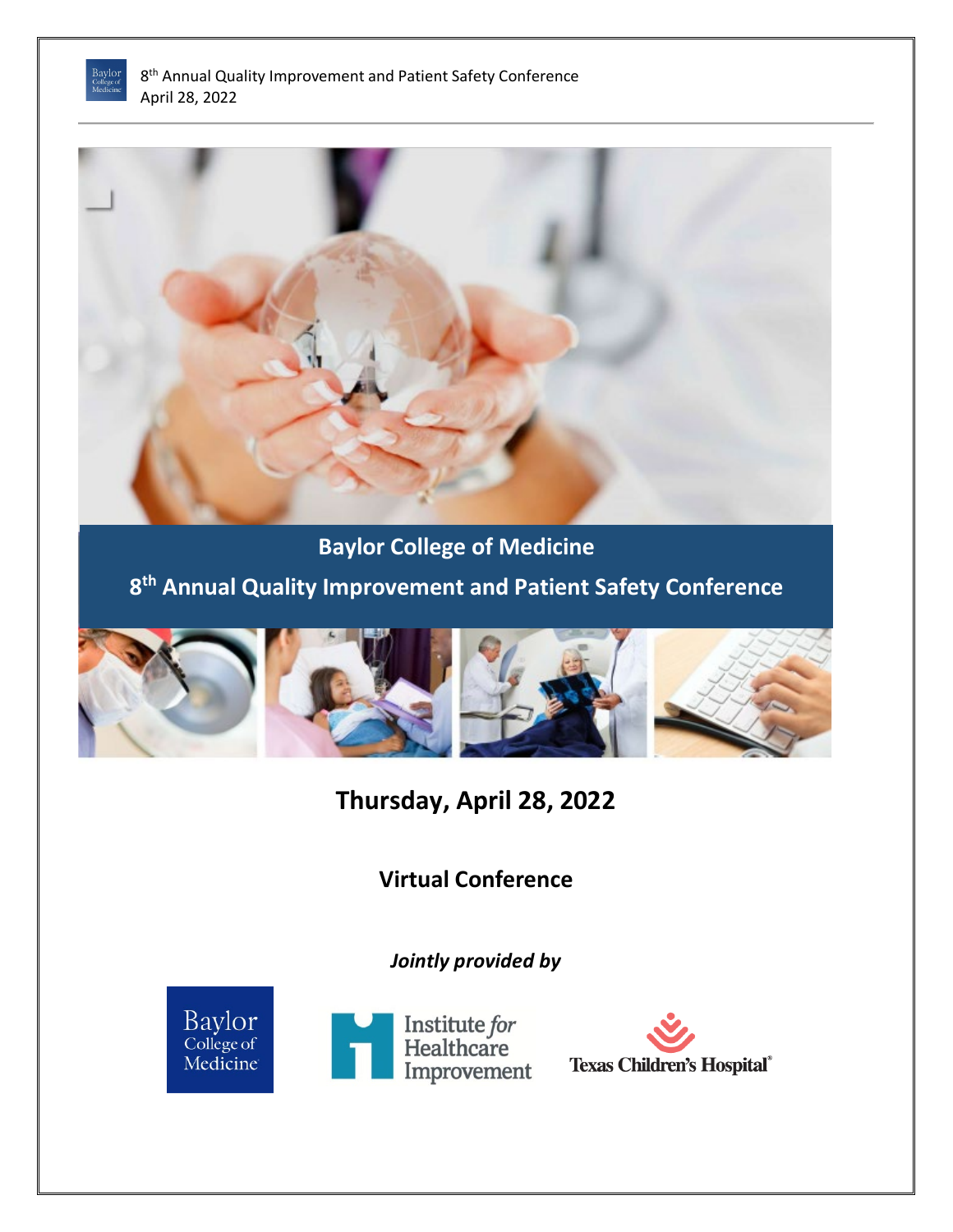

8<sup>th</sup> Annual Quality Improvement and Patient Safety Conference April 28, 2022

# **NEEDS STATEMENT**

Quality improvement and patient safety span all areas of medicine and healthcare. This is a public health and ethical issue given that medical errors can result in unnecessary deaths, injuries, and expenses. As medical knowledge and technology continue to advance at a rapid pace, it is important that all healthcare providers continue to improve their quality of care and maintain patient safety at the forefront of their practice. As a leader in quality and safety, Baylor College of Medicine is uniquely positioned to begin the regional dialogue regarding quality improvement and patient safety strategies for all learners. This year's conference seeks to educate learners on emerging trends in quality and safety through new strategies, priorities, and direction.

## **TARGET AUDIENCE**

This activity is for faculty, health professionals, trainees, and students.

## **EDUCATIONAL OBJECTIVES**

At the conclusion of this activity, the participant should be able to:

- Identify emerging trends and priorities for healthcare quality and patient safety in academic medicine
- Develop strategies for integration of healthcare quality and patient safety competencies in work and study Recognize the value of training and education in healthcare quality and patient safety for providers in terms of impacts on health outcomes

## **EDUCATIONAL METHODS**

Lecture • Question and Answer Session • Small Group Breakout Sessions • Poster Session

## **EVALUATION**

Evaluation by questionnaire will address program content, presentation, and possible bias.

## **ACCREDITATION**

This activity has been planned and implemented in accordance with the accreditation requirements and policies of the Accreditation Council for Continuing Medical Education (ACCME) through the joint providership of Baylor College of Medicine and the Institute for Healthcare Improvement (IHI). Baylor College of Medicine is accredited by the ACCME to provide continuing medical education for physicians.

## **Physician**



A B A

## *AMA PRA Category 1 Credit™*

Baylor College of Medicine designates this live activity for a maximum of 1.50 AMA PRA Category 1 Credits™. Physicians should claim only the credit commensurate with the extent of their participation in the activity.

## **MOC Credit**

# American Board of Anesthesiology (ABA)

This activity offers up to 1.50 CME credits, of which 1.50 credits contribute the patient safety CME component of the American Board of Anesthesiology's redesigned Maintenance of Certification in Anesthesiology™ (MOCA®) program, known as MOCA 2.0®. Please consult the ABA website, www.theABA.org, for a list of all MOCA 2.0 requirements.

## American Board of Internal Medicine (ABIM)



Successful completion of this CME activity, which includes participation in the evaluation component, enables the participant to earn up to 1.50 MOC points and patient safety MOC credit in the American Board of Internal Medicine's (ABIM) Maintenance of Certification (MOC) program. It is the CME activity provider's responsibility to submit participant completion information to ACCME for the purpose of granting ABIM MOC credit.



## American Board of Ophthalmology (ABO)

Successful completion of this CME activity, which includes participation in the evaluation component, earns credit toward the Lifelong Learning and Self-Assessment for the American Board of Ophthalmology's Continuing Certification program. It is the CME activity provider's responsibility to submit learner completion information to ACCME for the purpose of granting credit.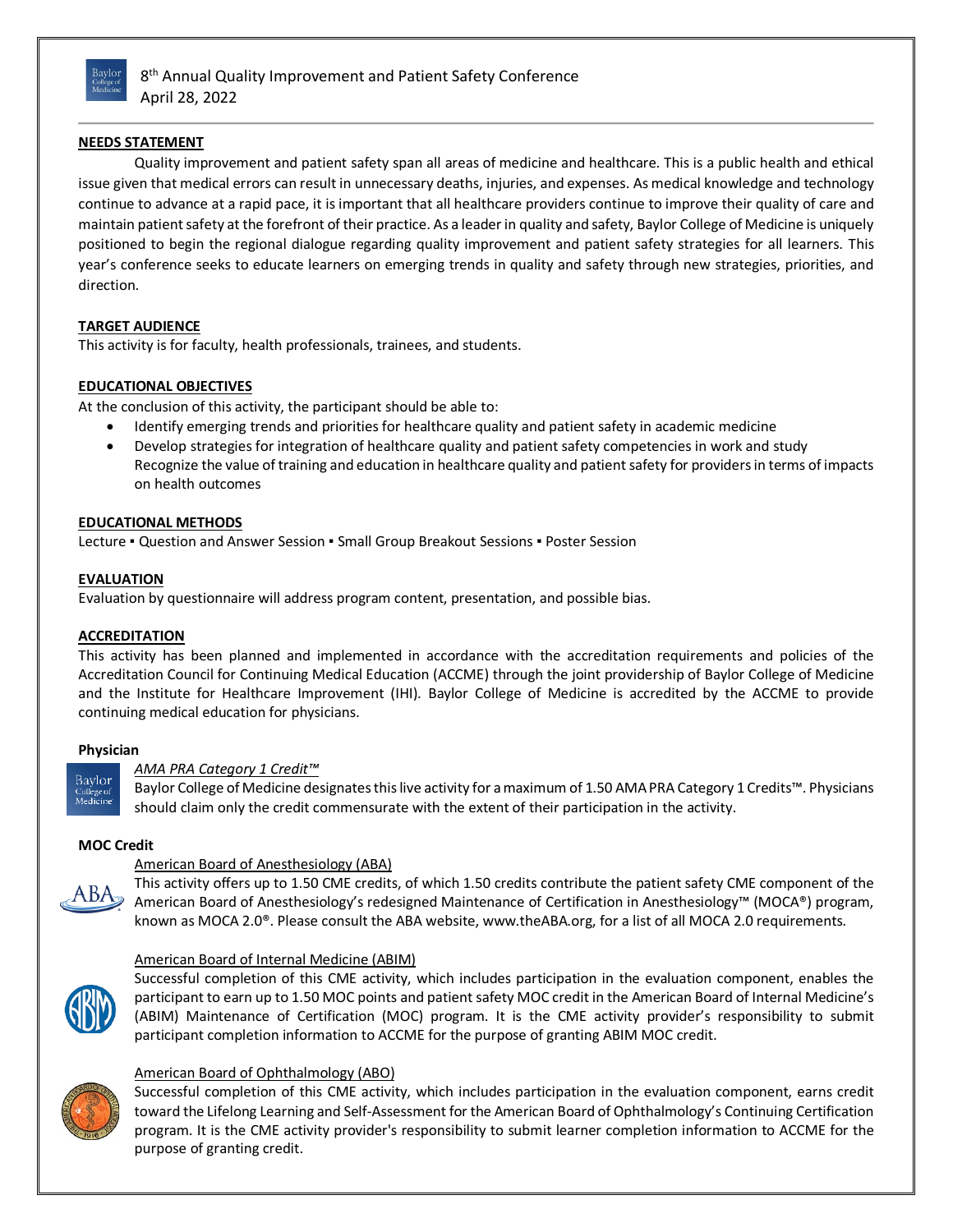



## American Board of Otolaryngology – Head and Neck Surgery (ABOHNS)

Successful completion of this CME activity, which includes participation in the evaluation component, enables the participant to earn their required annual part II self-assessment credit in the American Board of Otolaryngology – Head and Neck Surgery's Continuing Certification program (formerly known as MOC). It is the CME activity provider's responsibility to submit participant completion information to ACCME for the purpose of recognizing participation.



# American Board of Pathology (ABPath)

This activity has been registered to offer credit in the American Board of Pathology's (ABPath) Maintenance of Certification Self-Assessment Module (SAM) credit. Participants may earn up to 2.50 MOC points. It is the CME activity provider's responsibility to submit participant completion information to ACCME for the purpose of granting ABPath MOC credit.



# American Board of Pediatrics (ABP)

Successful completion of this CME activity, which includes participation in the evaluation component, enables the learner to earn up to 1.50 MOC points in the American Board of Pediatrics' (ABP) Maintenance of Certification (MOC) program. It is the CME activity provider's responsibility to submit learner completion information to ACCME for the purpose of granting ABP MOC credit.



## American Board of Surgery (ABS)

Successful completion of this CME activity, which includes participation in the evaluation component, enables the learner to earn credit toward the CME and Self-Assessment requirements of the American Board of Surgery's Continuous Certification program. It is the CME activity provider's responsibility to submit learner completion information to ACCME for the purpose of granting ABS credit.

## **Nursing**

Texas Children's Hospital is accredited with distinction as a provider of nursing continuing professional development by the American Nurses Credentialing Center's Commission on Accreditation. This NCPD activity awards up to 1.5 **Texas Children's** Hospital<sup>\*</sup> contact hour.

## **CLAIMING CREDIT**

## *Physician CME Credit, Nursing CE, and Other Healthcare Professional Attendance*

Two (2) business days after the course, an email will follow from the Baylor College of Medicine, Division of Continuing Professional Development with instructions for completing the evaluation and obtaining your CME Certificate, Nursing Certificate, or Certificate of Attendance.

## *Physician MOC Credit*

In order to receive MOC credit for this activity, the participant must fulfil the following requirements.

- 1. Complete the electronic pre-test prior to participation in the conference. This was issued prior to the course by the CPD via email.
- 2. Complete the 5-question electronic post-test. You must achieve a passing score of 70% or higher on the post-test. A link to the post-test will be emailed to you at the conclusion of the conference. *The link will expire May 13, 2022.*

| <b>Post-test Date</b>  | <b>Passing Score</b> |  |  |
|------------------------|----------------------|--|--|
| Friday, April 29, 2022 | 4 out of 5 correct   |  |  |

Your MOC credit along with identifying information (First Name, Last Name, Email, DOB, and Specialty Board Learner ID Number) will be reported to your specialty board within 8 weeks of the activity. Only passing scores will be submitted to the specialty board. Your MOC credit equates to the number of CME credits claimed for the activity and pending completion of the pre-test and a passing score on the post-test. Eight (8) weeks after the activity, your MOC credits will be reflected on your Baylor CME transcript which can be obtained by going to<https://cpd.education.bcm.edu/>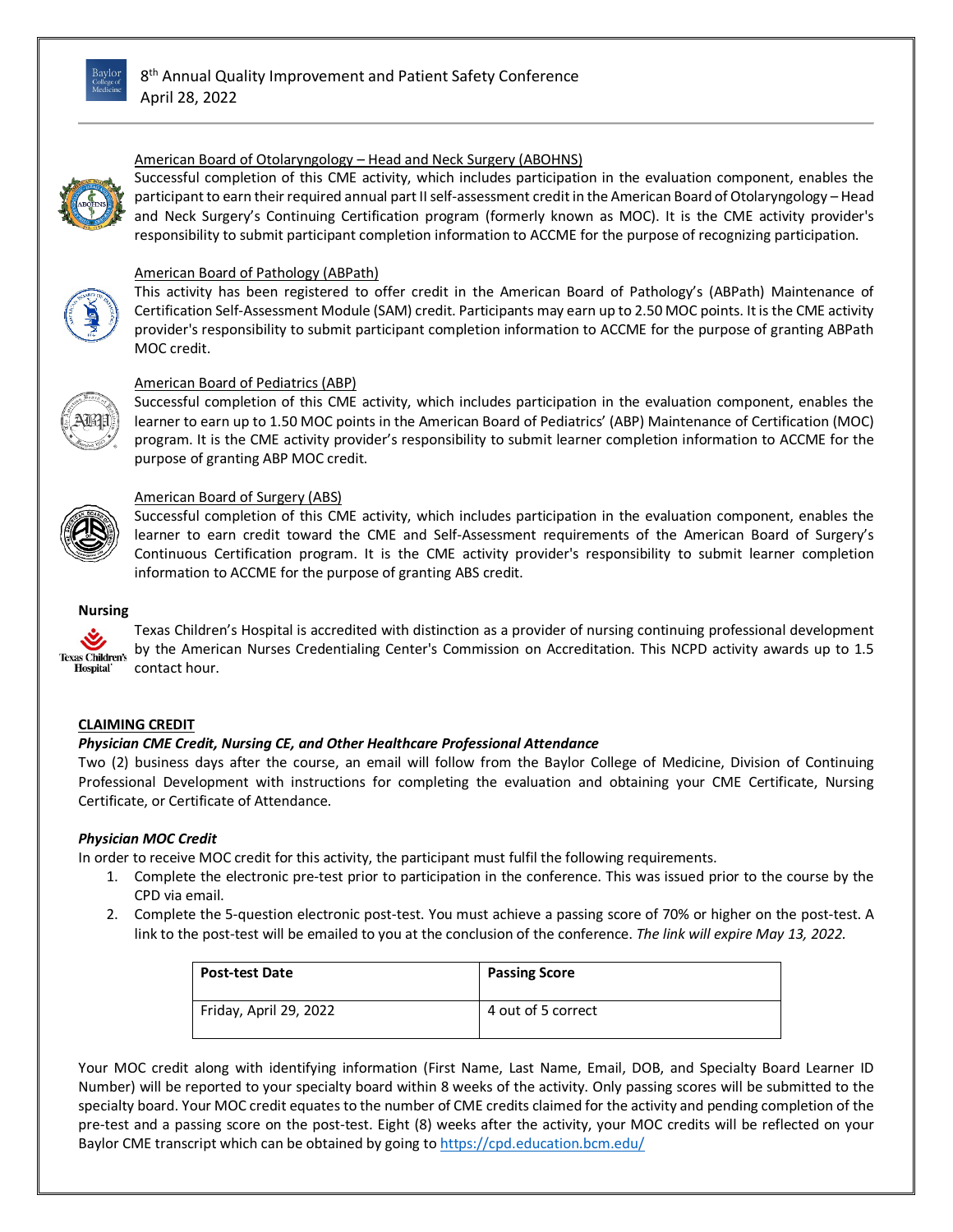

| <b>Contact Information</b>                                                                           |  |                                      |  |  |  |  |
|------------------------------------------------------------------------------------------------------|--|--------------------------------------|--|--|--|--|
| Baylor College of Medicine                                                                           |  | Email: $\text{cpd}$ $\omega$ bcm.edu |  |  |  |  |
| Division of Continuing Professional Development                                                      |  | Phone: 713.798.8237                  |  |  |  |  |
| One Baylor Plaza, MS: BCM 155                                                                        |  | Fax: 713.798.7955                    |  |  |  |  |
| Houston, TX 77030-3411                                                                               |  |                                      |  |  |  |  |
| Visit our website at https://cpd.education.bcm.edu/ for information about additional CME activities. |  |                                      |  |  |  |  |

# **DRUG/DEVICE STATUS DISCLOSURE**

Some drugs/devicesidentified during this activity may have United States Food and Drug Administration (FDA) clearance for specific purposes only or for use in restricted research settings. The FDA has stated that it is the responsibility of the individual physician to determine the FDA status of each drug or device that he/she wishes to use in clinical practice and to use the products in compliance with applicable law.

Baylor College of Medicine requires that all faculty/presenters disclose an unlabeled use or investigational use of pharmaceutical andmedical deviceproducts, andprovide adequate scientificand clinical justification for such use. Physicians are urged to fully review all the available data on products or procedures before using them to treat patients.

## **DISCLOSURE OF FINANCIAL RELATIONSHIPS WITH COMMERCIAL INTERESTS**

## **DISCLOSURE POLICY**

Baylor College of Medicine (BCM) is accredited by the Accreditation Council for Continuing Medical Education (ACCME) to provide continuing medical education (CME) for physicians. BCM is committed to sponsoring CME activities that are scientifically based, accurate, current, and objectively presented.

In accordance with the ACCME Standards for Commercial Support, BCM has implemented a mechanism requiring everyone in a position to control the content of an educational activity (i.e., directors, planning committee members, faculty) to disclose any relevant financial relationships with commercial interests (drug/device companies) and manage/resolve any conflicts of interest prior to the activity. Individuals must disclose to participants the existence or non-existence of financial relationships at the time of the activity or within 24 months prior.

In addition, BCM has requested activity faculty/presenters to disclose to participants any unlabeled use or investigational use of pharmaceutical/device products; to use scientific or generic names (not trade names) in referring to products; and, if necessary to use a trade name, to use the names of similar products or those within a class. Faculty/presenters have also been requested to adhere to the ACCME's validation of clinical content statements.

BCM does not view the existence of financial relationships with commercial interests as implying bias or decreasing the value of a presentation. It is up to participants to determine whether the relationships influence the activity faculty with regard to exposition or conclusions. If at any time during this activity you feel that there has been commercial/promotional bias, notify the Activity Director or Activity Coordinator. Please answer the questions about balance and objectivity in the activity evaluation candidly.

All of the relevant financial relationships listed for these individuals have been mitigated.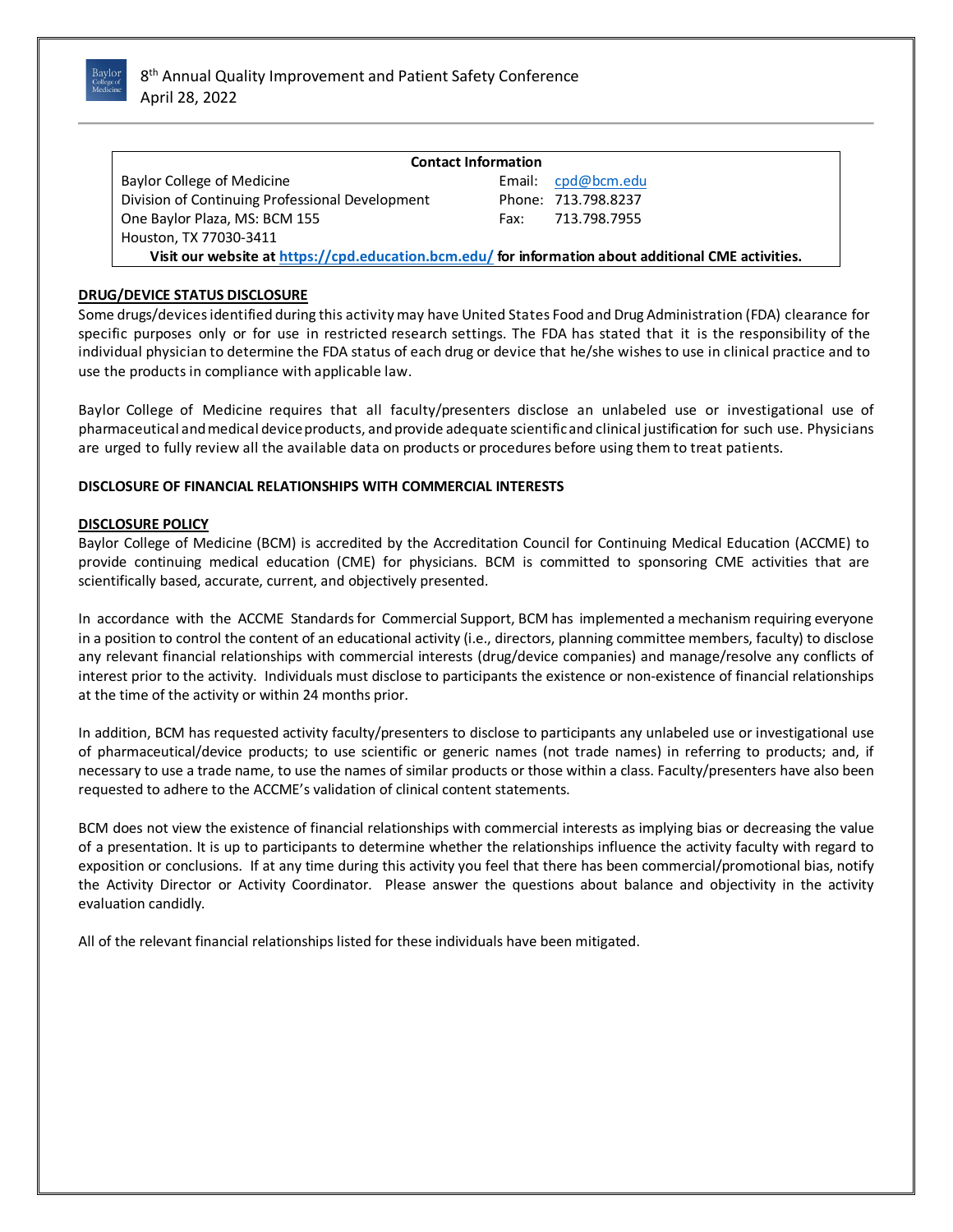

# **DISCLOSURES**

| <b>Planning</b><br>Faculty/<br>Abstract<br><b>Member</b><br>Judges<br>Presenter<br>Neeraj Agrawal, M.D.<br><b>Assistant Professor</b><br>Nothing to disclose<br><b>Baylor College of Medicine</b><br>Sara Andrabi, M.D.<br><b>Assistant Professor</b><br>Nothing to disclose<br><b>Baylor College of Medicine</b><br>Nana Coleman, M.D. - Activity Director<br><b>Assistant Professor</b><br>Nothing to disclose<br><b>Baylor College of Medicine</b><br>Nicholas Ettinger, M.D., Ph.D.<br><b>Assistant Professor</b><br>Nothing to disclose<br><b>Baylor College of Medicine</b><br>Caraciolo Fernandes, M.D.<br>Professor<br>Nothing to disclose<br><b>Baylor College of Medicine</b><br>Megan Fischer, M.B.A.<br>Division Vice President of Quality<br>Nothing to disclose<br>CHI St. Luke's Health<br>Adam Floyd, B.S.<br>Medical Student Year 4<br>Nothing to disclose<br><b>Baylor College of Medicine</b><br>Amanda Garey, M.S.N.<br><b>Accredited Provider Program Director</b><br>Nothing to disclose<br>Texas Children's Hospital<br>Kyler Godwin, Ph.D.<br><b>Assistant Professor</b><br>Nothing to disclose<br><b>Baylor College of Medicine</b><br>Molly Horstman, M.D.<br>Research Support: VA Quality Enhancement<br><b>Assistant Professor</b><br>Research Initiative VA Health Services Research and<br><b>Baylor College of Medicine</b><br>Development National Institute on Aging<br>Consultant: Baylor Scott and White Health<br>Taylor Howard, M.D.<br><b>Assistant Professor</b><br>Nothing to disclose<br><b>Baylor College of Medicine</b><br>Nadia Ismail, M.D.<br><b>Associate Professor</b><br>Nothing to disclose<br><b>Baylor College of Medicine</b><br>Raymond Kitziger, B.A.<br>Medical Student Year 1<br>Nothing to disclose<br><b>Baylor College of Medicine</b><br>Christie Lincoln, M.D.<br>Associate Professor<br>Nothing to disclose<br><b>Baylor College of Medicine</b><br>Lauren Lobaugh, M.D.<br><b>Assistant Professor</b><br>Nothing to disclose<br><b>Baylor College of Medicine</b><br>Daniel Murphy, M.D., M.B.A.<br>Associate Professor<br>Nothing to disclose<br><b>Baylor College of Medicine</b><br>Mayar Al Mohajer, M.D., M.B.A.<br>Associate Professor,<br>Nothing to disclose<br><b>Baylor College of Medicine</b> | Name | Role(s) |  | Relationship(s) |
|----------------------------------------------------------------------------------------------------------------------------------------------------------------------------------------------------------------------------------------------------------------------------------------------------------------------------------------------------------------------------------------------------------------------------------------------------------------------------------------------------------------------------------------------------------------------------------------------------------------------------------------------------------------------------------------------------------------------------------------------------------------------------------------------------------------------------------------------------------------------------------------------------------------------------------------------------------------------------------------------------------------------------------------------------------------------------------------------------------------------------------------------------------------------------------------------------------------------------------------------------------------------------------------------------------------------------------------------------------------------------------------------------------------------------------------------------------------------------------------------------------------------------------------------------------------------------------------------------------------------------------------------------------------------------------------------------------------------------------------------------------------------------------------------------------------------------------------------------------------------------------------------------------------------------------------------------------------------------------------------------------------------------------------------------------------------------------------------------------------------------------------------------------------------------------------------------------------------------------------------------------------------------|------|---------|--|-----------------|
|                                                                                                                                                                                                                                                                                                                                                                                                                                                                                                                                                                                                                                                                                                                                                                                                                                                                                                                                                                                                                                                                                                                                                                                                                                                                                                                                                                                                                                                                                                                                                                                                                                                                                                                                                                                                                                                                                                                                                                                                                                                                                                                                                                                                                                                                            |      |         |  |                 |
|                                                                                                                                                                                                                                                                                                                                                                                                                                                                                                                                                                                                                                                                                                                                                                                                                                                                                                                                                                                                                                                                                                                                                                                                                                                                                                                                                                                                                                                                                                                                                                                                                                                                                                                                                                                                                                                                                                                                                                                                                                                                                                                                                                                                                                                                            |      |         |  |                 |
|                                                                                                                                                                                                                                                                                                                                                                                                                                                                                                                                                                                                                                                                                                                                                                                                                                                                                                                                                                                                                                                                                                                                                                                                                                                                                                                                                                                                                                                                                                                                                                                                                                                                                                                                                                                                                                                                                                                                                                                                                                                                                                                                                                                                                                                                            |      |         |  |                 |
|                                                                                                                                                                                                                                                                                                                                                                                                                                                                                                                                                                                                                                                                                                                                                                                                                                                                                                                                                                                                                                                                                                                                                                                                                                                                                                                                                                                                                                                                                                                                                                                                                                                                                                                                                                                                                                                                                                                                                                                                                                                                                                                                                                                                                                                                            |      |         |  |                 |
|                                                                                                                                                                                                                                                                                                                                                                                                                                                                                                                                                                                                                                                                                                                                                                                                                                                                                                                                                                                                                                                                                                                                                                                                                                                                                                                                                                                                                                                                                                                                                                                                                                                                                                                                                                                                                                                                                                                                                                                                                                                                                                                                                                                                                                                                            |      |         |  |                 |
|                                                                                                                                                                                                                                                                                                                                                                                                                                                                                                                                                                                                                                                                                                                                                                                                                                                                                                                                                                                                                                                                                                                                                                                                                                                                                                                                                                                                                                                                                                                                                                                                                                                                                                                                                                                                                                                                                                                                                                                                                                                                                                                                                                                                                                                                            |      |         |  |                 |
|                                                                                                                                                                                                                                                                                                                                                                                                                                                                                                                                                                                                                                                                                                                                                                                                                                                                                                                                                                                                                                                                                                                                                                                                                                                                                                                                                                                                                                                                                                                                                                                                                                                                                                                                                                                                                                                                                                                                                                                                                                                                                                                                                                                                                                                                            |      |         |  |                 |
|                                                                                                                                                                                                                                                                                                                                                                                                                                                                                                                                                                                                                                                                                                                                                                                                                                                                                                                                                                                                                                                                                                                                                                                                                                                                                                                                                                                                                                                                                                                                                                                                                                                                                                                                                                                                                                                                                                                                                                                                                                                                                                                                                                                                                                                                            |      |         |  |                 |
|                                                                                                                                                                                                                                                                                                                                                                                                                                                                                                                                                                                                                                                                                                                                                                                                                                                                                                                                                                                                                                                                                                                                                                                                                                                                                                                                                                                                                                                                                                                                                                                                                                                                                                                                                                                                                                                                                                                                                                                                                                                                                                                                                                                                                                                                            |      |         |  |                 |
|                                                                                                                                                                                                                                                                                                                                                                                                                                                                                                                                                                                                                                                                                                                                                                                                                                                                                                                                                                                                                                                                                                                                                                                                                                                                                                                                                                                                                                                                                                                                                                                                                                                                                                                                                                                                                                                                                                                                                                                                                                                                                                                                                                                                                                                                            |      |         |  |                 |
|                                                                                                                                                                                                                                                                                                                                                                                                                                                                                                                                                                                                                                                                                                                                                                                                                                                                                                                                                                                                                                                                                                                                                                                                                                                                                                                                                                                                                                                                                                                                                                                                                                                                                                                                                                                                                                                                                                                                                                                                                                                                                                                                                                                                                                                                            |      |         |  |                 |
|                                                                                                                                                                                                                                                                                                                                                                                                                                                                                                                                                                                                                                                                                                                                                                                                                                                                                                                                                                                                                                                                                                                                                                                                                                                                                                                                                                                                                                                                                                                                                                                                                                                                                                                                                                                                                                                                                                                                                                                                                                                                                                                                                                                                                                                                            |      |         |  |                 |
|                                                                                                                                                                                                                                                                                                                                                                                                                                                                                                                                                                                                                                                                                                                                                                                                                                                                                                                                                                                                                                                                                                                                                                                                                                                                                                                                                                                                                                                                                                                                                                                                                                                                                                                                                                                                                                                                                                                                                                                                                                                                                                                                                                                                                                                                            |      |         |  |                 |
|                                                                                                                                                                                                                                                                                                                                                                                                                                                                                                                                                                                                                                                                                                                                                                                                                                                                                                                                                                                                                                                                                                                                                                                                                                                                                                                                                                                                                                                                                                                                                                                                                                                                                                                                                                                                                                                                                                                                                                                                                                                                                                                                                                                                                                                                            |      |         |  |                 |
|                                                                                                                                                                                                                                                                                                                                                                                                                                                                                                                                                                                                                                                                                                                                                                                                                                                                                                                                                                                                                                                                                                                                                                                                                                                                                                                                                                                                                                                                                                                                                                                                                                                                                                                                                                                                                                                                                                                                                                                                                                                                                                                                                                                                                                                                            |      |         |  |                 |
|                                                                                                                                                                                                                                                                                                                                                                                                                                                                                                                                                                                                                                                                                                                                                                                                                                                                                                                                                                                                                                                                                                                                                                                                                                                                                                                                                                                                                                                                                                                                                                                                                                                                                                                                                                                                                                                                                                                                                                                                                                                                                                                                                                                                                                                                            |      |         |  |                 |
|                                                                                                                                                                                                                                                                                                                                                                                                                                                                                                                                                                                                                                                                                                                                                                                                                                                                                                                                                                                                                                                                                                                                                                                                                                                                                                                                                                                                                                                                                                                                                                                                                                                                                                                                                                                                                                                                                                                                                                                                                                                                                                                                                                                                                                                                            |      |         |  |                 |
|                                                                                                                                                                                                                                                                                                                                                                                                                                                                                                                                                                                                                                                                                                                                                                                                                                                                                                                                                                                                                                                                                                                                                                                                                                                                                                                                                                                                                                                                                                                                                                                                                                                                                                                                                                                                                                                                                                                                                                                                                                                                                                                                                                                                                                                                            |      |         |  |                 |
|                                                                                                                                                                                                                                                                                                                                                                                                                                                                                                                                                                                                                                                                                                                                                                                                                                                                                                                                                                                                                                                                                                                                                                                                                                                                                                                                                                                                                                                                                                                                                                                                                                                                                                                                                                                                                                                                                                                                                                                                                                                                                                                                                                                                                                                                            |      |         |  |                 |
|                                                                                                                                                                                                                                                                                                                                                                                                                                                                                                                                                                                                                                                                                                                                                                                                                                                                                                                                                                                                                                                                                                                                                                                                                                                                                                                                                                                                                                                                                                                                                                                                                                                                                                                                                                                                                                                                                                                                                                                                                                                                                                                                                                                                                                                                            |      |         |  |                 |
|                                                                                                                                                                                                                                                                                                                                                                                                                                                                                                                                                                                                                                                                                                                                                                                                                                                                                                                                                                                                                                                                                                                                                                                                                                                                                                                                                                                                                                                                                                                                                                                                                                                                                                                                                                                                                                                                                                                                                                                                                                                                                                                                                                                                                                                                            |      |         |  |                 |
|                                                                                                                                                                                                                                                                                                                                                                                                                                                                                                                                                                                                                                                                                                                                                                                                                                                                                                                                                                                                                                                                                                                                                                                                                                                                                                                                                                                                                                                                                                                                                                                                                                                                                                                                                                                                                                                                                                                                                                                                                                                                                                                                                                                                                                                                            |      |         |  |                 |
|                                                                                                                                                                                                                                                                                                                                                                                                                                                                                                                                                                                                                                                                                                                                                                                                                                                                                                                                                                                                                                                                                                                                                                                                                                                                                                                                                                                                                                                                                                                                                                                                                                                                                                                                                                                                                                                                                                                                                                                                                                                                                                                                                                                                                                                                            |      |         |  |                 |
|                                                                                                                                                                                                                                                                                                                                                                                                                                                                                                                                                                                                                                                                                                                                                                                                                                                                                                                                                                                                                                                                                                                                                                                                                                                                                                                                                                                                                                                                                                                                                                                                                                                                                                                                                                                                                                                                                                                                                                                                                                                                                                                                                                                                                                                                            |      |         |  |                 |
|                                                                                                                                                                                                                                                                                                                                                                                                                                                                                                                                                                                                                                                                                                                                                                                                                                                                                                                                                                                                                                                                                                                                                                                                                                                                                                                                                                                                                                                                                                                                                                                                                                                                                                                                                                                                                                                                                                                                                                                                                                                                                                                                                                                                                                                                            |      |         |  |                 |
|                                                                                                                                                                                                                                                                                                                                                                                                                                                                                                                                                                                                                                                                                                                                                                                                                                                                                                                                                                                                                                                                                                                                                                                                                                                                                                                                                                                                                                                                                                                                                                                                                                                                                                                                                                                                                                                                                                                                                                                                                                                                                                                                                                                                                                                                            |      |         |  |                 |
|                                                                                                                                                                                                                                                                                                                                                                                                                                                                                                                                                                                                                                                                                                                                                                                                                                                                                                                                                                                                                                                                                                                                                                                                                                                                                                                                                                                                                                                                                                                                                                                                                                                                                                                                                                                                                                                                                                                                                                                                                                                                                                                                                                                                                                                                            |      |         |  |                 |
|                                                                                                                                                                                                                                                                                                                                                                                                                                                                                                                                                                                                                                                                                                                                                                                                                                                                                                                                                                                                                                                                                                                                                                                                                                                                                                                                                                                                                                                                                                                                                                                                                                                                                                                                                                                                                                                                                                                                                                                                                                                                                                                                                                                                                                                                            |      |         |  |                 |
|                                                                                                                                                                                                                                                                                                                                                                                                                                                                                                                                                                                                                                                                                                                                                                                                                                                                                                                                                                                                                                                                                                                                                                                                                                                                                                                                                                                                                                                                                                                                                                                                                                                                                                                                                                                                                                                                                                                                                                                                                                                                                                                                                                                                                                                                            |      |         |  |                 |
|                                                                                                                                                                                                                                                                                                                                                                                                                                                                                                                                                                                                                                                                                                                                                                                                                                                                                                                                                                                                                                                                                                                                                                                                                                                                                                                                                                                                                                                                                                                                                                                                                                                                                                                                                                                                                                                                                                                                                                                                                                                                                                                                                                                                                                                                            |      |         |  |                 |
|                                                                                                                                                                                                                                                                                                                                                                                                                                                                                                                                                                                                                                                                                                                                                                                                                                                                                                                                                                                                                                                                                                                                                                                                                                                                                                                                                                                                                                                                                                                                                                                                                                                                                                                                                                                                                                                                                                                                                                                                                                                                                                                                                                                                                                                                            |      |         |  |                 |
|                                                                                                                                                                                                                                                                                                                                                                                                                                                                                                                                                                                                                                                                                                                                                                                                                                                                                                                                                                                                                                                                                                                                                                                                                                                                                                                                                                                                                                                                                                                                                                                                                                                                                                                                                                                                                                                                                                                                                                                                                                                                                                                                                                                                                                                                            |      |         |  |                 |
|                                                                                                                                                                                                                                                                                                                                                                                                                                                                                                                                                                                                                                                                                                                                                                                                                                                                                                                                                                                                                                                                                                                                                                                                                                                                                                                                                                                                                                                                                                                                                                                                                                                                                                                                                                                                                                                                                                                                                                                                                                                                                                                                                                                                                                                                            |      |         |  |                 |
|                                                                                                                                                                                                                                                                                                                                                                                                                                                                                                                                                                                                                                                                                                                                                                                                                                                                                                                                                                                                                                                                                                                                                                                                                                                                                                                                                                                                                                                                                                                                                                                                                                                                                                                                                                                                                                                                                                                                                                                                                                                                                                                                                                                                                                                                            |      |         |  |                 |
|                                                                                                                                                                                                                                                                                                                                                                                                                                                                                                                                                                                                                                                                                                                                                                                                                                                                                                                                                                                                                                                                                                                                                                                                                                                                                                                                                                                                                                                                                                                                                                                                                                                                                                                                                                                                                                                                                                                                                                                                                                                                                                                                                                                                                                                                            |      |         |  |                 |
|                                                                                                                                                                                                                                                                                                                                                                                                                                                                                                                                                                                                                                                                                                                                                                                                                                                                                                                                                                                                                                                                                                                                                                                                                                                                                                                                                                                                                                                                                                                                                                                                                                                                                                                                                                                                                                                                                                                                                                                                                                                                                                                                                                                                                                                                            |      |         |  |                 |
|                                                                                                                                                                                                                                                                                                                                                                                                                                                                                                                                                                                                                                                                                                                                                                                                                                                                                                                                                                                                                                                                                                                                                                                                                                                                                                                                                                                                                                                                                                                                                                                                                                                                                                                                                                                                                                                                                                                                                                                                                                                                                                                                                                                                                                                                            |      |         |  |                 |
|                                                                                                                                                                                                                                                                                                                                                                                                                                                                                                                                                                                                                                                                                                                                                                                                                                                                                                                                                                                                                                                                                                                                                                                                                                                                                                                                                                                                                                                                                                                                                                                                                                                                                                                                                                                                                                                                                                                                                                                                                                                                                                                                                                                                                                                                            |      |         |  |                 |
|                                                                                                                                                                                                                                                                                                                                                                                                                                                                                                                                                                                                                                                                                                                                                                                                                                                                                                                                                                                                                                                                                                                                                                                                                                                                                                                                                                                                                                                                                                                                                                                                                                                                                                                                                                                                                                                                                                                                                                                                                                                                                                                                                                                                                                                                            |      |         |  |                 |
|                                                                                                                                                                                                                                                                                                                                                                                                                                                                                                                                                                                                                                                                                                                                                                                                                                                                                                                                                                                                                                                                                                                                                                                                                                                                                                                                                                                                                                                                                                                                                                                                                                                                                                                                                                                                                                                                                                                                                                                                                                                                                                                                                                                                                                                                            |      |         |  |                 |
|                                                                                                                                                                                                                                                                                                                                                                                                                                                                                                                                                                                                                                                                                                                                                                                                                                                                                                                                                                                                                                                                                                                                                                                                                                                                                                                                                                                                                                                                                                                                                                                                                                                                                                                                                                                                                                                                                                                                                                                                                                                                                                                                                                                                                                                                            |      |         |  |                 |
|                                                                                                                                                                                                                                                                                                                                                                                                                                                                                                                                                                                                                                                                                                                                                                                                                                                                                                                                                                                                                                                                                                                                                                                                                                                                                                                                                                                                                                                                                                                                                                                                                                                                                                                                                                                                                                                                                                                                                                                                                                                                                                                                                                                                                                                                            |      |         |  |                 |
|                                                                                                                                                                                                                                                                                                                                                                                                                                                                                                                                                                                                                                                                                                                                                                                                                                                                                                                                                                                                                                                                                                                                                                                                                                                                                                                                                                                                                                                                                                                                                                                                                                                                                                                                                                                                                                                                                                                                                                                                                                                                                                                                                                                                                                                                            |      |         |  |                 |
|                                                                                                                                                                                                                                                                                                                                                                                                                                                                                                                                                                                                                                                                                                                                                                                                                                                                                                                                                                                                                                                                                                                                                                                                                                                                                                                                                                                                                                                                                                                                                                                                                                                                                                                                                                                                                                                                                                                                                                                                                                                                                                                                                                                                                                                                            |      |         |  |                 |
|                                                                                                                                                                                                                                                                                                                                                                                                                                                                                                                                                                                                                                                                                                                                                                                                                                                                                                                                                                                                                                                                                                                                                                                                                                                                                                                                                                                                                                                                                                                                                                                                                                                                                                                                                                                                                                                                                                                                                                                                                                                                                                                                                                                                                                                                            |      |         |  |                 |
|                                                                                                                                                                                                                                                                                                                                                                                                                                                                                                                                                                                                                                                                                                                                                                                                                                                                                                                                                                                                                                                                                                                                                                                                                                                                                                                                                                                                                                                                                                                                                                                                                                                                                                                                                                                                                                                                                                                                                                                                                                                                                                                                                                                                                                                                            |      |         |  |                 |
|                                                                                                                                                                                                                                                                                                                                                                                                                                                                                                                                                                                                                                                                                                                                                                                                                                                                                                                                                                                                                                                                                                                                                                                                                                                                                                                                                                                                                                                                                                                                                                                                                                                                                                                                                                                                                                                                                                                                                                                                                                                                                                                                                                                                                                                                            |      |         |  |                 |
|                                                                                                                                                                                                                                                                                                                                                                                                                                                                                                                                                                                                                                                                                                                                                                                                                                                                                                                                                                                                                                                                                                                                                                                                                                                                                                                                                                                                                                                                                                                                                                                                                                                                                                                                                                                                                                                                                                                                                                                                                                                                                                                                                                                                                                                                            |      |         |  |                 |
|                                                                                                                                                                                                                                                                                                                                                                                                                                                                                                                                                                                                                                                                                                                                                                                                                                                                                                                                                                                                                                                                                                                                                                                                                                                                                                                                                                                                                                                                                                                                                                                                                                                                                                                                                                                                                                                                                                                                                                                                                                                                                                                                                                                                                                                                            |      |         |  |                 |
|                                                                                                                                                                                                                                                                                                                                                                                                                                                                                                                                                                                                                                                                                                                                                                                                                                                                                                                                                                                                                                                                                                                                                                                                                                                                                                                                                                                                                                                                                                                                                                                                                                                                                                                                                                                                                                                                                                                                                                                                                                                                                                                                                                                                                                                                            |      |         |  |                 |
|                                                                                                                                                                                                                                                                                                                                                                                                                                                                                                                                                                                                                                                                                                                                                                                                                                                                                                                                                                                                                                                                                                                                                                                                                                                                                                                                                                                                                                                                                                                                                                                                                                                                                                                                                                                                                                                                                                                                                                                                                                                                                                                                                                                                                                                                            |      |         |  |                 |
|                                                                                                                                                                                                                                                                                                                                                                                                                                                                                                                                                                                                                                                                                                                                                                                                                                                                                                                                                                                                                                                                                                                                                                                                                                                                                                                                                                                                                                                                                                                                                                                                                                                                                                                                                                                                                                                                                                                                                                                                                                                                                                                                                                                                                                                                            |      |         |  |                 |
|                                                                                                                                                                                                                                                                                                                                                                                                                                                                                                                                                                                                                                                                                                                                                                                                                                                                                                                                                                                                                                                                                                                                                                                                                                                                                                                                                                                                                                                                                                                                                                                                                                                                                                                                                                                                                                                                                                                                                                                                                                                                                                                                                                                                                                                                            |      |         |  |                 |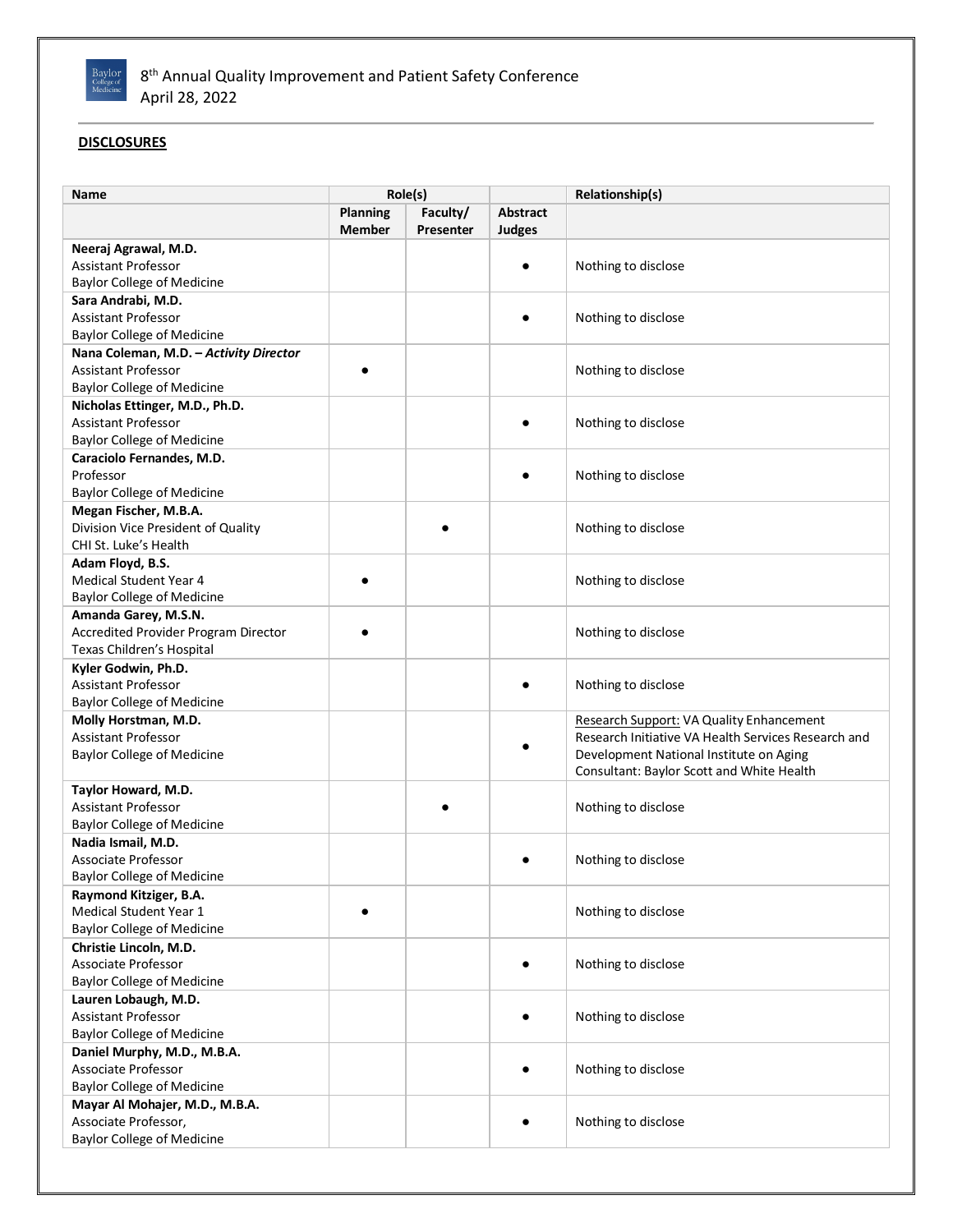

| Role(s)<br><b>Planning</b><br>Faculty/<br><b>Abstract</b><br><b>Member</b><br>Presenter<br>Judges<br>Elizabeth Moran, M.D.<br>Pediatric Emergency Medicine Fellow<br>Nothing to disclose<br><b>Baylor College of Medicine</b><br>Daniel Murphy, M.D., M.B.A.<br>Associate Professor<br>Nothing to disclose<br><b>Baylor College of Medicine</b><br><b>Hannah Oden-Brunson</b><br><b>Medical Student</b><br>Nothing to disclose<br><b>Baylor College of Medicine</b><br>David Rubio, M.D.<br><b>Assistant Professor</b><br>Nothing to disclose<br>M.D. Anderson Cancer Center<br>Arindam Sarkar, M.D.<br><b>Assistant Professor</b><br>Nothing to disclose<br><b>Baylor College of Medicine</b><br>Diana Stewart, M.D.<br><b>Assistant Professor</b><br>Nothing to disclose<br><b>Baylor College of Medicine</b><br>George Taffet, M.D.<br>Professor<br>Nothing to disclose<br><b>Baylor College of Medicine</b><br>Tamara Ortiz-Perez. M.D.<br>Honorarium Recipient: MENA Hereditary Cancer<br>Associate Professor<br>Conference, 16th Middle East Best of San Antonio<br><b>Baylor College of Medicine</b><br><b>Breast Cancer Symposium (MESABCS)</b><br>Jenny Ren, B.S.<br><b>Medical Student</b><br>Nothing to disclose<br><b>Baylor College of Medicine</b><br>Ashley Roark, M.D.<br><b>Assistant Professor</b><br>Nothing to disclose<br><b>Baylor College of Medicine</b><br>David Rubio, M.D.<br><b>Assistant Professor</b><br>Nothing to disclose<br><b>MD Anderson Cancer Center</b><br>Rohit Shenoi, M.D.<br>Professor<br>Nothing to disclose<br><b>Baylor College of Medicine</b><br>Joyee Vachani, M.D.<br>Associate Professor<br>Nothing to disclose<br><b>Baylor College of Medicine</b><br>Anita Vyas, Ed.D.<br>Senior Instructional Designer<br>Nothing to disclose | Name                              |  | Relationship(s) |
|--------------------------------------------------------------------------------------------------------------------------------------------------------------------------------------------------------------------------------------------------------------------------------------------------------------------------------------------------------------------------------------------------------------------------------------------------------------------------------------------------------------------------------------------------------------------------------------------------------------------------------------------------------------------------------------------------------------------------------------------------------------------------------------------------------------------------------------------------------------------------------------------------------------------------------------------------------------------------------------------------------------------------------------------------------------------------------------------------------------------------------------------------------------------------------------------------------------------------------------------------------------------------------------------------------------------------------------------------------------------------------------------------------------------------------------------------------------------------------------------------------------------------------------------------------------------------------------------------------------------------------------------------------------------------------------------------------------------------------------------------------------------------------------|-----------------------------------|--|-----------------|
|                                                                                                                                                                                                                                                                                                                                                                                                                                                                                                                                                                                                                                                                                                                                                                                                                                                                                                                                                                                                                                                                                                                                                                                                                                                                                                                                                                                                                                                                                                                                                                                                                                                                                                                                                                                      |                                   |  |                 |
|                                                                                                                                                                                                                                                                                                                                                                                                                                                                                                                                                                                                                                                                                                                                                                                                                                                                                                                                                                                                                                                                                                                                                                                                                                                                                                                                                                                                                                                                                                                                                                                                                                                                                                                                                                                      |                                   |  |                 |
|                                                                                                                                                                                                                                                                                                                                                                                                                                                                                                                                                                                                                                                                                                                                                                                                                                                                                                                                                                                                                                                                                                                                                                                                                                                                                                                                                                                                                                                                                                                                                                                                                                                                                                                                                                                      |                                   |  |                 |
|                                                                                                                                                                                                                                                                                                                                                                                                                                                                                                                                                                                                                                                                                                                                                                                                                                                                                                                                                                                                                                                                                                                                                                                                                                                                                                                                                                                                                                                                                                                                                                                                                                                                                                                                                                                      |                                   |  |                 |
|                                                                                                                                                                                                                                                                                                                                                                                                                                                                                                                                                                                                                                                                                                                                                                                                                                                                                                                                                                                                                                                                                                                                                                                                                                                                                                                                                                                                                                                                                                                                                                                                                                                                                                                                                                                      |                                   |  |                 |
|                                                                                                                                                                                                                                                                                                                                                                                                                                                                                                                                                                                                                                                                                                                                                                                                                                                                                                                                                                                                                                                                                                                                                                                                                                                                                                                                                                                                                                                                                                                                                                                                                                                                                                                                                                                      |                                   |  |                 |
|                                                                                                                                                                                                                                                                                                                                                                                                                                                                                                                                                                                                                                                                                                                                                                                                                                                                                                                                                                                                                                                                                                                                                                                                                                                                                                                                                                                                                                                                                                                                                                                                                                                                                                                                                                                      |                                   |  |                 |
|                                                                                                                                                                                                                                                                                                                                                                                                                                                                                                                                                                                                                                                                                                                                                                                                                                                                                                                                                                                                                                                                                                                                                                                                                                                                                                                                                                                                                                                                                                                                                                                                                                                                                                                                                                                      |                                   |  |                 |
|                                                                                                                                                                                                                                                                                                                                                                                                                                                                                                                                                                                                                                                                                                                                                                                                                                                                                                                                                                                                                                                                                                                                                                                                                                                                                                                                                                                                                                                                                                                                                                                                                                                                                                                                                                                      |                                   |  |                 |
|                                                                                                                                                                                                                                                                                                                                                                                                                                                                                                                                                                                                                                                                                                                                                                                                                                                                                                                                                                                                                                                                                                                                                                                                                                                                                                                                                                                                                                                                                                                                                                                                                                                                                                                                                                                      |                                   |  |                 |
|                                                                                                                                                                                                                                                                                                                                                                                                                                                                                                                                                                                                                                                                                                                                                                                                                                                                                                                                                                                                                                                                                                                                                                                                                                                                                                                                                                                                                                                                                                                                                                                                                                                                                                                                                                                      |                                   |  |                 |
|                                                                                                                                                                                                                                                                                                                                                                                                                                                                                                                                                                                                                                                                                                                                                                                                                                                                                                                                                                                                                                                                                                                                                                                                                                                                                                                                                                                                                                                                                                                                                                                                                                                                                                                                                                                      |                                   |  |                 |
|                                                                                                                                                                                                                                                                                                                                                                                                                                                                                                                                                                                                                                                                                                                                                                                                                                                                                                                                                                                                                                                                                                                                                                                                                                                                                                                                                                                                                                                                                                                                                                                                                                                                                                                                                                                      |                                   |  |                 |
|                                                                                                                                                                                                                                                                                                                                                                                                                                                                                                                                                                                                                                                                                                                                                                                                                                                                                                                                                                                                                                                                                                                                                                                                                                                                                                                                                                                                                                                                                                                                                                                                                                                                                                                                                                                      |                                   |  |                 |
|                                                                                                                                                                                                                                                                                                                                                                                                                                                                                                                                                                                                                                                                                                                                                                                                                                                                                                                                                                                                                                                                                                                                                                                                                                                                                                                                                                                                                                                                                                                                                                                                                                                                                                                                                                                      |                                   |  |                 |
|                                                                                                                                                                                                                                                                                                                                                                                                                                                                                                                                                                                                                                                                                                                                                                                                                                                                                                                                                                                                                                                                                                                                                                                                                                                                                                                                                                                                                                                                                                                                                                                                                                                                                                                                                                                      |                                   |  |                 |
|                                                                                                                                                                                                                                                                                                                                                                                                                                                                                                                                                                                                                                                                                                                                                                                                                                                                                                                                                                                                                                                                                                                                                                                                                                                                                                                                                                                                                                                                                                                                                                                                                                                                                                                                                                                      |                                   |  |                 |
|                                                                                                                                                                                                                                                                                                                                                                                                                                                                                                                                                                                                                                                                                                                                                                                                                                                                                                                                                                                                                                                                                                                                                                                                                                                                                                                                                                                                                                                                                                                                                                                                                                                                                                                                                                                      |                                   |  |                 |
|                                                                                                                                                                                                                                                                                                                                                                                                                                                                                                                                                                                                                                                                                                                                                                                                                                                                                                                                                                                                                                                                                                                                                                                                                                                                                                                                                                                                                                                                                                                                                                                                                                                                                                                                                                                      |                                   |  |                 |
|                                                                                                                                                                                                                                                                                                                                                                                                                                                                                                                                                                                                                                                                                                                                                                                                                                                                                                                                                                                                                                                                                                                                                                                                                                                                                                                                                                                                                                                                                                                                                                                                                                                                                                                                                                                      |                                   |  |                 |
|                                                                                                                                                                                                                                                                                                                                                                                                                                                                                                                                                                                                                                                                                                                                                                                                                                                                                                                                                                                                                                                                                                                                                                                                                                                                                                                                                                                                                                                                                                                                                                                                                                                                                                                                                                                      |                                   |  |                 |
|                                                                                                                                                                                                                                                                                                                                                                                                                                                                                                                                                                                                                                                                                                                                                                                                                                                                                                                                                                                                                                                                                                                                                                                                                                                                                                                                                                                                                                                                                                                                                                                                                                                                                                                                                                                      |                                   |  |                 |
|                                                                                                                                                                                                                                                                                                                                                                                                                                                                                                                                                                                                                                                                                                                                                                                                                                                                                                                                                                                                                                                                                                                                                                                                                                                                                                                                                                                                                                                                                                                                                                                                                                                                                                                                                                                      |                                   |  |                 |
|                                                                                                                                                                                                                                                                                                                                                                                                                                                                                                                                                                                                                                                                                                                                                                                                                                                                                                                                                                                                                                                                                                                                                                                                                                                                                                                                                                                                                                                                                                                                                                                                                                                                                                                                                                                      |                                   |  |                 |
|                                                                                                                                                                                                                                                                                                                                                                                                                                                                                                                                                                                                                                                                                                                                                                                                                                                                                                                                                                                                                                                                                                                                                                                                                                                                                                                                                                                                                                                                                                                                                                                                                                                                                                                                                                                      |                                   |  |                 |
|                                                                                                                                                                                                                                                                                                                                                                                                                                                                                                                                                                                                                                                                                                                                                                                                                                                                                                                                                                                                                                                                                                                                                                                                                                                                                                                                                                                                                                                                                                                                                                                                                                                                                                                                                                                      |                                   |  |                 |
|                                                                                                                                                                                                                                                                                                                                                                                                                                                                                                                                                                                                                                                                                                                                                                                                                                                                                                                                                                                                                                                                                                                                                                                                                                                                                                                                                                                                                                                                                                                                                                                                                                                                                                                                                                                      |                                   |  |                 |
|                                                                                                                                                                                                                                                                                                                                                                                                                                                                                                                                                                                                                                                                                                                                                                                                                                                                                                                                                                                                                                                                                                                                                                                                                                                                                                                                                                                                                                                                                                                                                                                                                                                                                                                                                                                      |                                   |  |                 |
|                                                                                                                                                                                                                                                                                                                                                                                                                                                                                                                                                                                                                                                                                                                                                                                                                                                                                                                                                                                                                                                                                                                                                                                                                                                                                                                                                                                                                                                                                                                                                                                                                                                                                                                                                                                      |                                   |  |                 |
|                                                                                                                                                                                                                                                                                                                                                                                                                                                                                                                                                                                                                                                                                                                                                                                                                                                                                                                                                                                                                                                                                                                                                                                                                                                                                                                                                                                                                                                                                                                                                                                                                                                                                                                                                                                      |                                   |  |                 |
|                                                                                                                                                                                                                                                                                                                                                                                                                                                                                                                                                                                                                                                                                                                                                                                                                                                                                                                                                                                                                                                                                                                                                                                                                                                                                                                                                                                                                                                                                                                                                                                                                                                                                                                                                                                      |                                   |  |                 |
|                                                                                                                                                                                                                                                                                                                                                                                                                                                                                                                                                                                                                                                                                                                                                                                                                                                                                                                                                                                                                                                                                                                                                                                                                                                                                                                                                                                                                                                                                                                                                                                                                                                                                                                                                                                      |                                   |  |                 |
|                                                                                                                                                                                                                                                                                                                                                                                                                                                                                                                                                                                                                                                                                                                                                                                                                                                                                                                                                                                                                                                                                                                                                                                                                                                                                                                                                                                                                                                                                                                                                                                                                                                                                                                                                                                      |                                   |  |                 |
|                                                                                                                                                                                                                                                                                                                                                                                                                                                                                                                                                                                                                                                                                                                                                                                                                                                                                                                                                                                                                                                                                                                                                                                                                                                                                                                                                                                                                                                                                                                                                                                                                                                                                                                                                                                      |                                   |  |                 |
|                                                                                                                                                                                                                                                                                                                                                                                                                                                                                                                                                                                                                                                                                                                                                                                                                                                                                                                                                                                                                                                                                                                                                                                                                                                                                                                                                                                                                                                                                                                                                                                                                                                                                                                                                                                      |                                   |  |                 |
|                                                                                                                                                                                                                                                                                                                                                                                                                                                                                                                                                                                                                                                                                                                                                                                                                                                                                                                                                                                                                                                                                                                                                                                                                                                                                                                                                                                                                                                                                                                                                                                                                                                                                                                                                                                      |                                   |  |                 |
|                                                                                                                                                                                                                                                                                                                                                                                                                                                                                                                                                                                                                                                                                                                                                                                                                                                                                                                                                                                                                                                                                                                                                                                                                                                                                                                                                                                                                                                                                                                                                                                                                                                                                                                                                                                      |                                   |  |                 |
|                                                                                                                                                                                                                                                                                                                                                                                                                                                                                                                                                                                                                                                                                                                                                                                                                                                                                                                                                                                                                                                                                                                                                                                                                                                                                                                                                                                                                                                                                                                                                                                                                                                                                                                                                                                      |                                   |  |                 |
|                                                                                                                                                                                                                                                                                                                                                                                                                                                                                                                                                                                                                                                                                                                                                                                                                                                                                                                                                                                                                                                                                                                                                                                                                                                                                                                                                                                                                                                                                                                                                                                                                                                                                                                                                                                      |                                   |  |                 |
|                                                                                                                                                                                                                                                                                                                                                                                                                                                                                                                                                                                                                                                                                                                                                                                                                                                                                                                                                                                                                                                                                                                                                                                                                                                                                                                                                                                                                                                                                                                                                                                                                                                                                                                                                                                      |                                   |  |                 |
|                                                                                                                                                                                                                                                                                                                                                                                                                                                                                                                                                                                                                                                                                                                                                                                                                                                                                                                                                                                                                                                                                                                                                                                                                                                                                                                                                                                                                                                                                                                                                                                                                                                                                                                                                                                      |                                   |  |                 |
|                                                                                                                                                                                                                                                                                                                                                                                                                                                                                                                                                                                                                                                                                                                                                                                                                                                                                                                                                                                                                                                                                                                                                                                                                                                                                                                                                                                                                                                                                                                                                                                                                                                                                                                                                                                      |                                   |  |                 |
|                                                                                                                                                                                                                                                                                                                                                                                                                                                                                                                                                                                                                                                                                                                                                                                                                                                                                                                                                                                                                                                                                                                                                                                                                                                                                                                                                                                                                                                                                                                                                                                                                                                                                                                                                                                      |                                   |  |                 |
|                                                                                                                                                                                                                                                                                                                                                                                                                                                                                                                                                                                                                                                                                                                                                                                                                                                                                                                                                                                                                                                                                                                                                                                                                                                                                                                                                                                                                                                                                                                                                                                                                                                                                                                                                                                      | <b>Baylor College of Medicine</b> |  |                 |